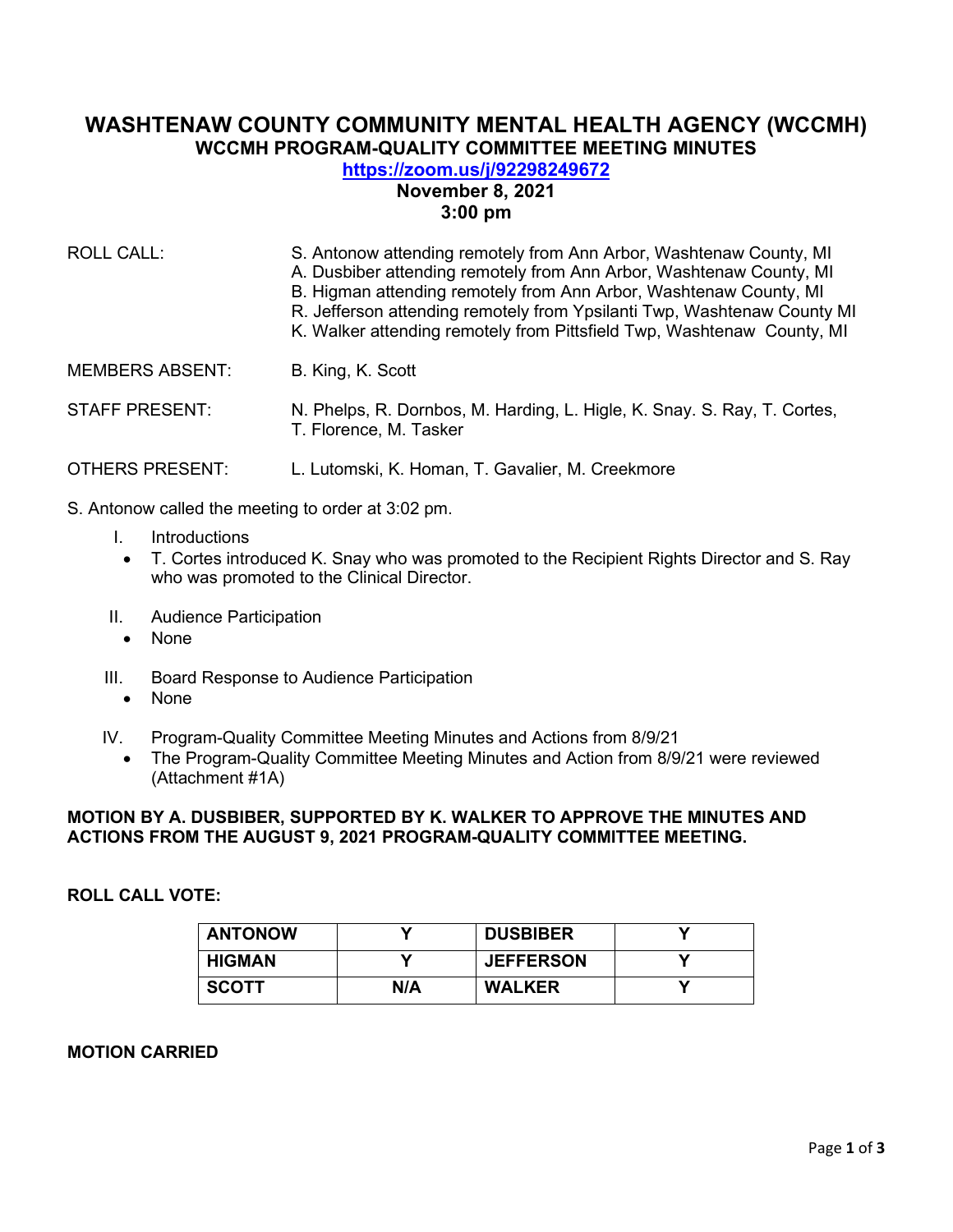- V. Budget- Committee and Program-Quality Combined Committee Meeting Minutes and Actions from 9/13/21
	- The Budget-Finance and Program-Quality Combined Committee Meeting Minutes and Actions from 9/13/21 were reviewed. (Attachment #1B)

## **MOTION BY K. WALKER, SUPPORTED BY A. DUSBIBER TO APPROVE THE MINUTES AND ACTIONS FROM THE SEPTEMBER 13, 2021 BUDGET-FINANCE AND PROGRAM-QUALITY COMBINED COMMITTEE MEETING.**

### **ROLL CALL VOTE:**

| <b>ANTONOW</b> |     | <b>DUSBIBER</b>  |  |
|----------------|-----|------------------|--|
| <b>HIGMAN</b>  |     | <b>JEFFERSON</b> |  |
| <b>SCOTT</b>   | N/A | <b>WALKER</b>    |  |

#### **MOTION CARRIED**

- VI. Discussion Items
	- None

## VII. Old Business

- CCBHC Update
	- o M. Harding and T. Cortes presented an update on the CCBHC.
	- o The application has been submitted and staff is waiting for the State to conduct a site visit.
	- $\circ$  Staff are working on the assignment of approximately 4,500 individuals from Washtenaw County into the database.
	- o The single point of entry regarding substance abuse implementation is January 1, 2022. The initial screening is done through CMH and then will send to provider panel for services.
	- o A presentation will be brought to this committee on what the Access Department currently looks like and what it will look like after CCBHC is implemented.

#### VIII. New Business

- Program Committee Dashboard
	- o T. Florence and L. Higle presented the Program Committee Dashboard for FY2021, Qtr. 3. (Attachment #2)
	- o There were no sentinel events in the 3rd quarter of FY2021.
	- o Staff are looking at different measures with CCBHC and will develop some processes to include in this report for future meetings.
- IX. Items for Future Discussions
	- Important data points on CARES implementation impact on hospitals-return rates to hospitals and what the impact on caseloads is as well as other Millage Investments-L. Higle bring in December.
	- Looking at call data and how it affects the CARES Team-after January 2022
	- Access Department comparison presentation from pre-CCBHC and with CCBHC
	- CCBHC performance measures
	- Single point of entry for Substance Use Disorder after January 2022